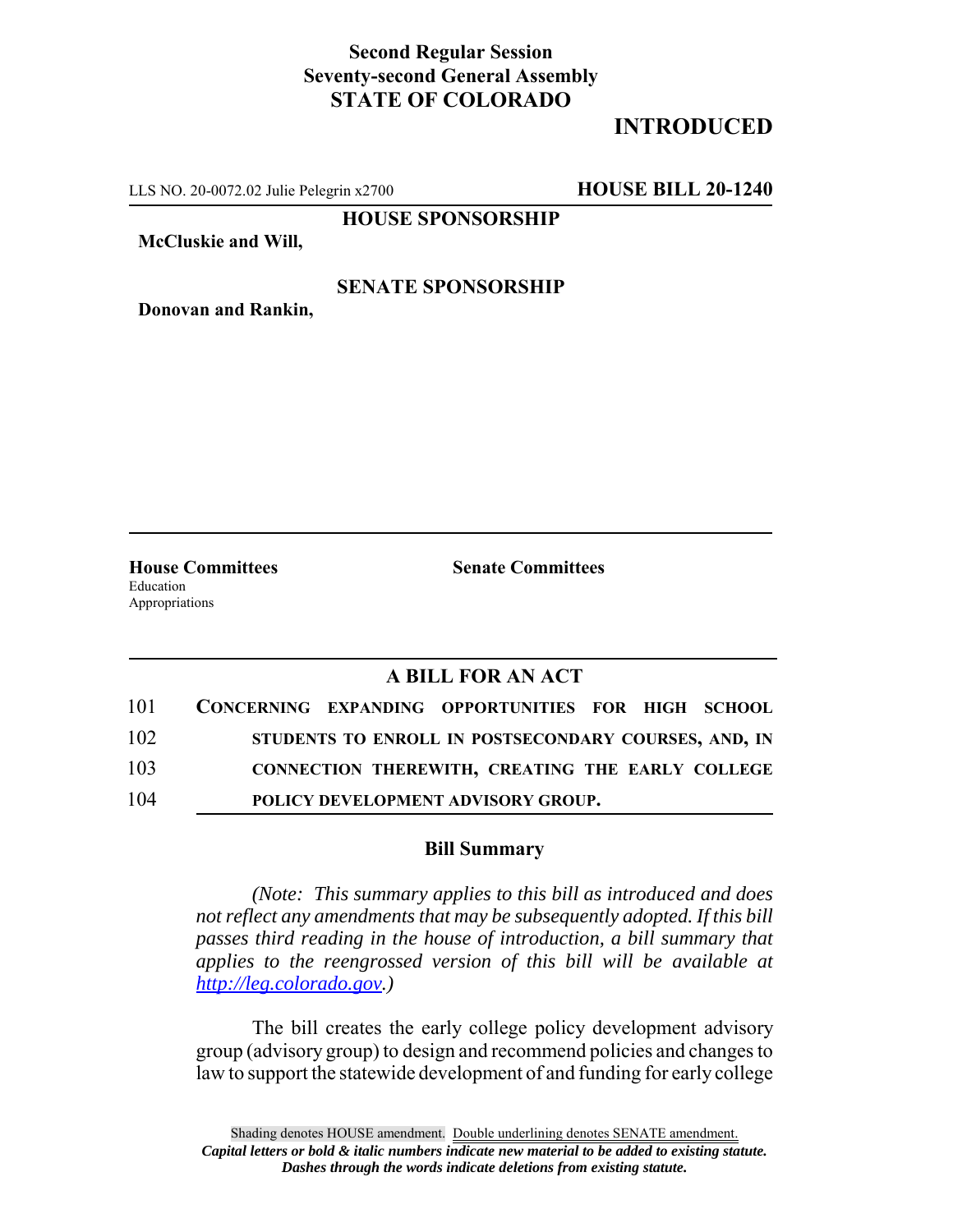programs and p-tech schools. The bill specifies the membership of the advisory group, which is appointed by the governor and must include members of the education leadership council, and the specific duties of the advisory group. In completing its duties, the advisory group must coordinate with the education leadership council. The advisory group must prepare an interim report and a final report of its findings and recommendations, and submit the reports by December 1, 2020, and December 1, 2021, respectively, to the governor, the education leadership council, the state board of education (state board), the Colorado commission on higher education (CCHE), and the education committees of the general assembly. The bill creates a legislative advisory council to provide advice and comment to the advisory group.

The bill expands the existing concurrent enrollment expansion and innovation grant program to include grants for specified purposes related to providing opportunities for students to simultaneously enroll in postsecondary courses or engage in work-based learning opportunities while enrolled in high school.

The bill extends for 2 additional budget years funding for students who enroll in an early college program that was approved before June 6, 2018, and who enroll in postsecondary courses in the fifth or sixth year of high school.

The bill authorizes the distribution of state financial assistance to students who enroll in postsecondary courses while still enrolled in high school.

| 1              | Be it enacted by the General Assembly of the State of Colorado:       |  |  |  |  |  |
|----------------|-----------------------------------------------------------------------|--|--|--|--|--|
| $\overline{2}$ | <b>SECTION 1.</b> In Colorado Revised Statutes, add part 2 to article |  |  |  |  |  |
| 3              | 35.3 of title 22 as follows:                                          |  |  |  |  |  |
| 4              | PART <sub>2</sub>                                                     |  |  |  |  |  |
| 5              | EARLY COLLEGE PROGRAM DEVELOPMENT                                     |  |  |  |  |  |
| 6              | Legislative declaration. (1) THE GENERAL<br>$22 - 35.3 - 201.$        |  |  |  |  |  |
| 7              | <b>ASSEMBLY FINDS THAT:</b>                                           |  |  |  |  |  |
| 8              | (a) ALTHOUGH COLORADO IS CONSIDERED A NATIONAL LEADER IN              |  |  |  |  |  |
| 9              | CONCURRENT ENROLLMENT POLICY, THE STATE HAS SEVERAL STATUTES          |  |  |  |  |  |
| 10             | AUTHORIZING STUDENTS TO EARN COLLEGE CREDITS WHILE ENROLLED IN        |  |  |  |  |  |
| 11             | HIGH SCHOOLS, WHICH WERE ENACTED AT DIFFERENT TIMES AND ADDRESS       |  |  |  |  |  |
|                |                                                                       |  |  |  |  |  |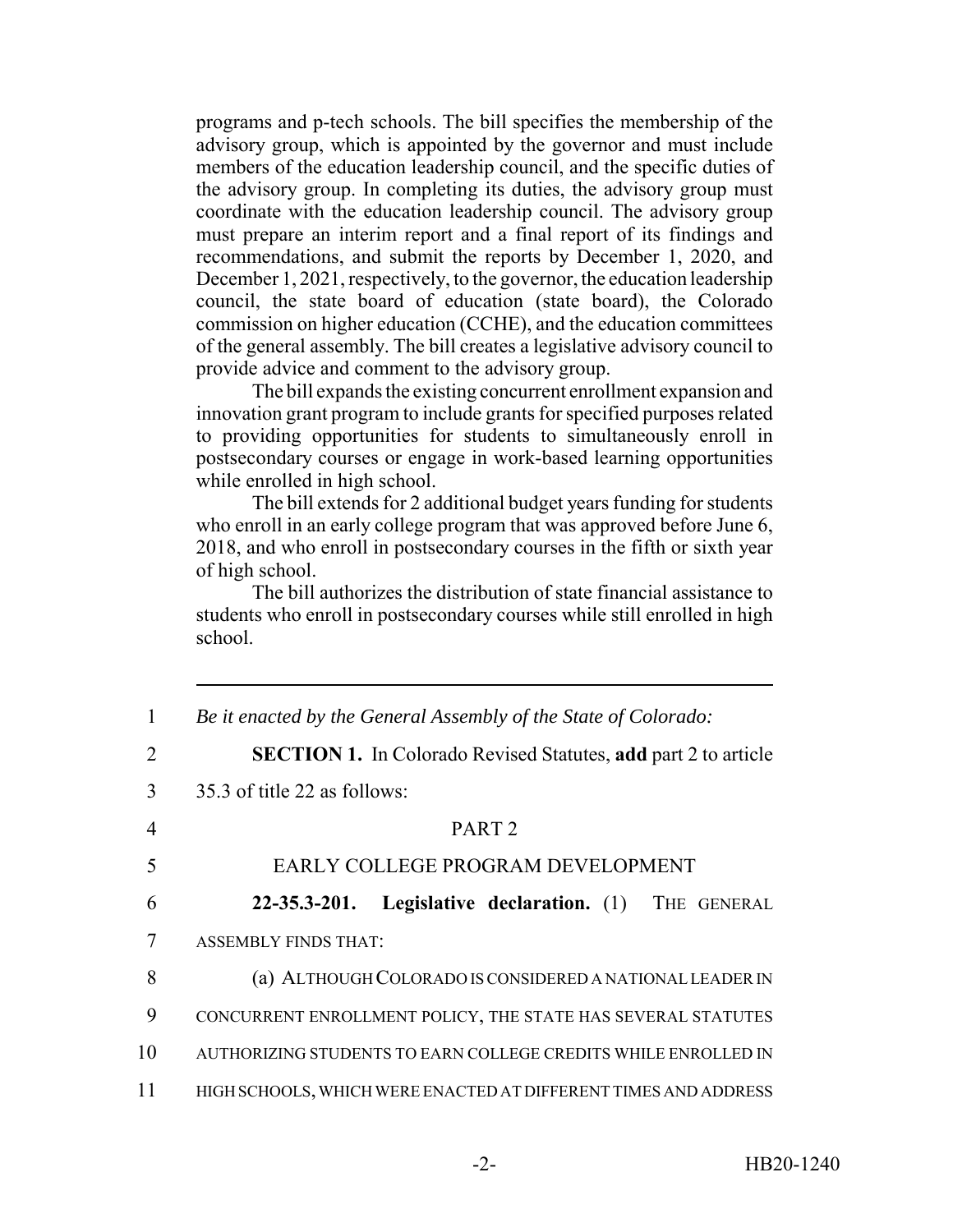VARIOUS ASPECTS OF COLLEGE READINESS AND SUCCESS, INCLUDING CONCURRENT ENROLLMENT PROGRAMS AUTHORIZED IN ARTICLE 35 OF THIS TITLE 22; THE ACCELERATING STUDENTS THROUGH CONCURRENT 4 ENROLLMENT, OR ASCENT, PROGRAM CREATED IN SECTION 22-35-108; PATHWAYS IN TECHNOLOGY EARLY COLLEGE, OR P-TECH, HIGH SCHOOLS AUTHORIZED IN PART 1 OF THIS ARTICLE 35.3; AND ADVANCED PLACEMENT COURSES;

8 (b) EARLY COLLEGES, WHICH ARE EDUCATIONAL OPPORTUNITIES THAT ENABLE A STUDENT TO SIMULTANEOUSLY EARN A HIGH SCHOOL DIPLOMA AND COMPLETE A COLLEGE CERTIFICATE OR DEGREE, HAVE 11 OPERATED IN THE UNITED STATES FOR NEARLY TWO DECADES;

 (c) EARLY COLLEGE PROGRAMS DIFFER FROM TRADITIONAL CONCURRENT ENROLLMENT IN THAT EARLY COLLEGES ARE NOT SIMPLY OPPORTUNITIES FOR STUDENTS TO TAKE COLLEGE-LEVEL COURSES IN HIGH SCHOOL, BUT RATHER TO ENROLL IN HIGHER EDUCATION AS DEGREE-SEEKING STUDENTS WHILE ENROLLED IN HIGH SCHOOL;

 (d) EARLY COLLEGES HAVE ENJOYED IMPRESSIVE OUTCOMES, AND MANY DEMONSTRATE COLLEGE COMPLETION RATES THAT FAR EXCEED STATEWIDE OR INSTITUTIONAL AVERAGES;

 (e) ALTHOUGH EARLY COLLEGES MAY INCREASE COSTS FOR DIRECT INSTRUCTION IN THE SHORT RUN, IN THE LONG RUN THESE PROGRAMS ARE GENERALLY MORE EFFICIENT AND EXHIBIT MORE EFFECTIVE USES OF PUBLIC REVENUES;

24 (f) CURRENTLY, MORE THAN TWO HUNDRED THIRTY EARLY COLLEGES ACROSS TWENTY-EIGHT STATES, FROM NEW YORK TO TEXAS TO CALIFORNIA, SERVE EARLY COLLEGE STUDENTS, THE MAJORITY OF WHOM ARE ELIGIBLE FOR FREE AND REDUCED-PRICE LUNCH AND ARE FROM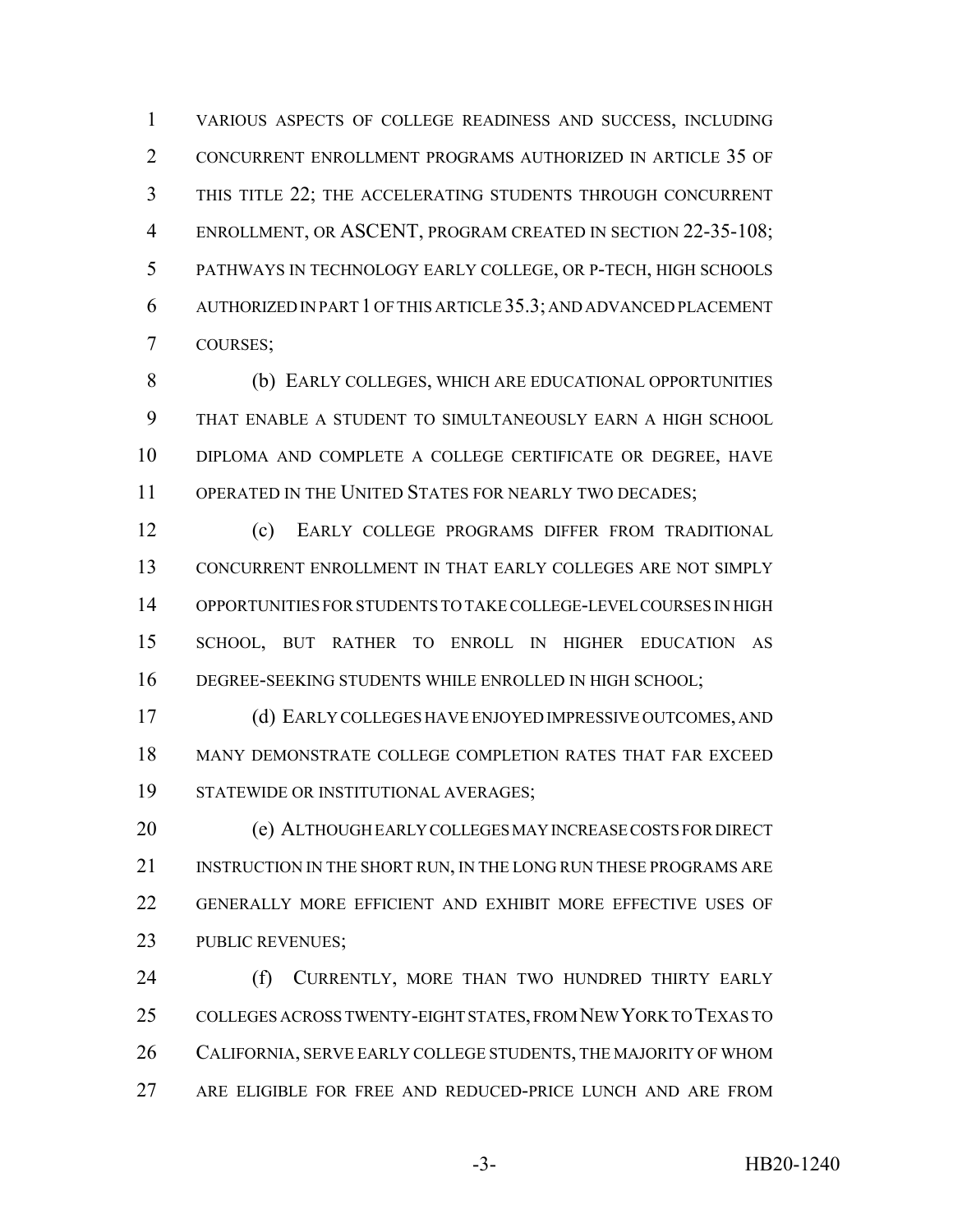COMMUNITIES TRADITIONALLY LESS SUCCESSFUL IN POSTSECONDARY EDUCATION;

 (g) COLORADO LAW ALLOWS THE STATE BOARD OF EDUCATION TO DESIGNATE EARLY COLLEGE HIGH SCHOOLS AND P-TECH SCHOOLS, WHICH ARE EARLY COLLEGE HIGH SCHOOLS THAT SPAN SIX YEARS, INCLUDE INDUSTRY PARTNERS, AND PROVIDE STUDENTS WITH AN INDUSTRY-RECOGNIZED ASSOCIATE DEGREE;

8 (h) COLORADO HAS MORE THAN TWENTY EARLY COLLEGE HIGH 9 SCHOOLS AND SEVEN P-TECH HIGH SCHOOLS;

 (i) COLORADO ALSO APPROPRIATES MONEY TO FUND UP TO FIVE 11 HUNDRED STUDENTS IN THE ASCENT PROGRAM EACH YEAR, WHICH 12 STUDENTS ARE NOT ENROLLED IN EARLY COLLEGE PROGRAMS;

 (j) THROUGH THESE PROGRAMS AND THE EXPANSION OF WORK-BASED LEARNING AND PARTNERSHIPS, ACCORDING TO THE COLORADO DEPARTMENT OF EDUCATION, NEARLY SIXTEEN THOUSAND STUDENTS COMPLETED INDUSTRY CREDENTIAL PROGRAMS, WORK-BASED LEARNING EXPERIENCES, AND QUALIFIED COURSES IN HIGH SCHOOLS BETWEEN 2016-2019;

 (k) IMPORTANTLY, ALTHOUGH COLORADO HAS MANY EXAMPLES OF INNOVATION THROUGH CONCURRENT ENROLLMENT, THE SCALABILITY OF THESE PROGRAMS, DESPITE THEIR SUCCESS, CAN BE LIMITED DUE TO LEGAL, GEOGRAPHIC, AND FINANCIAL BARRIERS;

23 (l) IN 2018, THE GENERAL ASSEMBLY PASSED SENATE BILL 18-225, WHICH DEFINED EARLY COLLEGE PROGRAMS AS THOSE THAT COULD BE COMPLETED IN FOUR YEARS OR LESS. THIS LEGISLATION EFFECTIVELY ENDED SEVERAL HIGHLY SUCCESSFUL EARLY COLLEGE MODELS, DESPITE THE FACT THAT THE STATE CONTINUED TO FUND OTHER FIVE- AND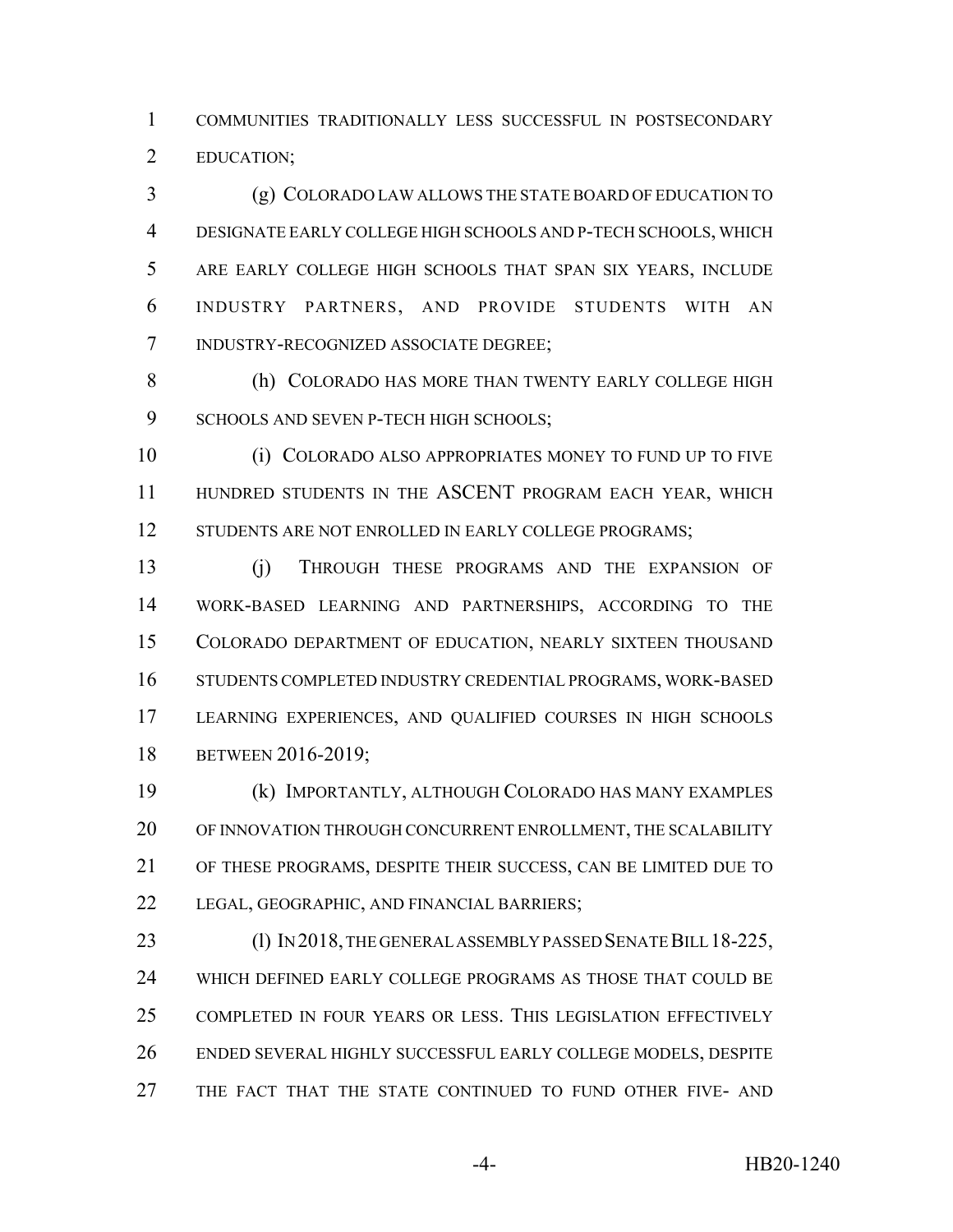SIX-YEAR OPTIONS.

 (m) DESPITE EARNEST EFFORTS TO IMPROVE ACCESS FOR EARLY COLLEGE PROGRAMS IN RURAL AND REMOTE COMMUNITIES, THE MAJORITY OF EARLY COLLEGE OPPORTUNITIES ARE GENERALLY AVAILABLE TO STUDENTS IN URBAN AND LARGER SCHOOL DISTRICTS;

 (n) RECENTLY, THE UNITED STATES DEPARTMENT OF EDUCATION AUTHORIZED THE USE OF FEDERAL FUNDS TO SUPPORT CONCURRENT ENROLLMENT AND EARLY COLLEGE COSTS.THESE OPPORTUNITIES INCLUDE USING PROGRAMS CREATED IN TITLE I AND TITLE IV OF THE "ELEMENTARY AND SECONDARY EDUCATION ACT OF 1965", 20 U.S.C. 11 SEC. 6301 ET SEQ., TO PROVIDE FUNDING FOR CONCURRENT ENROLLMENT COSTS.

 (o) IN 2009, THE COLORADO P-20 EDUCATION COORDINATING COUNCIL, A BROAD, BIPARTISAN, STATEWIDE COUNCIL OF EDUCATORS, BUSINESS EXPERTS, AND ADMINISTRATORS, RECOMMENDED THE DEVELOPMENT OF THE "CONCURRENT ENROLLMENT PROGRAMS ACT", ARTICLE 35 OF THIS TITLE 22. THIS LEGISLATION CREATED MUCH OF CONCURRENT ENROLLMENT AS IT NOW APPEARS IN COLORADO, INCLUDING 19 THE ASCENT AND EARLY COLLEGE PROGRAMS.

 (p) AFTER TEN YEARS OF IMPLEMENTATION, THESE CONCURRENT ENROLLMENT AND EARLY COLLEGE PROGRAMS DEMONSTRATE A PATTERN OF POSITIVE IMPACTS ON STUDENTS BUT INEQUITABLE ACCESS STATEWIDE, WHICH IS CAUSED IN PART BY A COMPLICATED AND INTERWOVEN SET OF 24 ISSUES RELATED TO PROGRAM APPROVAL AND FUNDING. CONSEQUENTLY, 25 THE STATE SHOULD PROVIDE WELL-INFORMED EDUCATORS, ADMINISTRATORS, AND POLICY PROFESSIONALS AN OPPORTUNITY TO CAREFULLY DELIBERATE TO ENSURE THAT SUCCESSFUL, HIGH-PERFORMING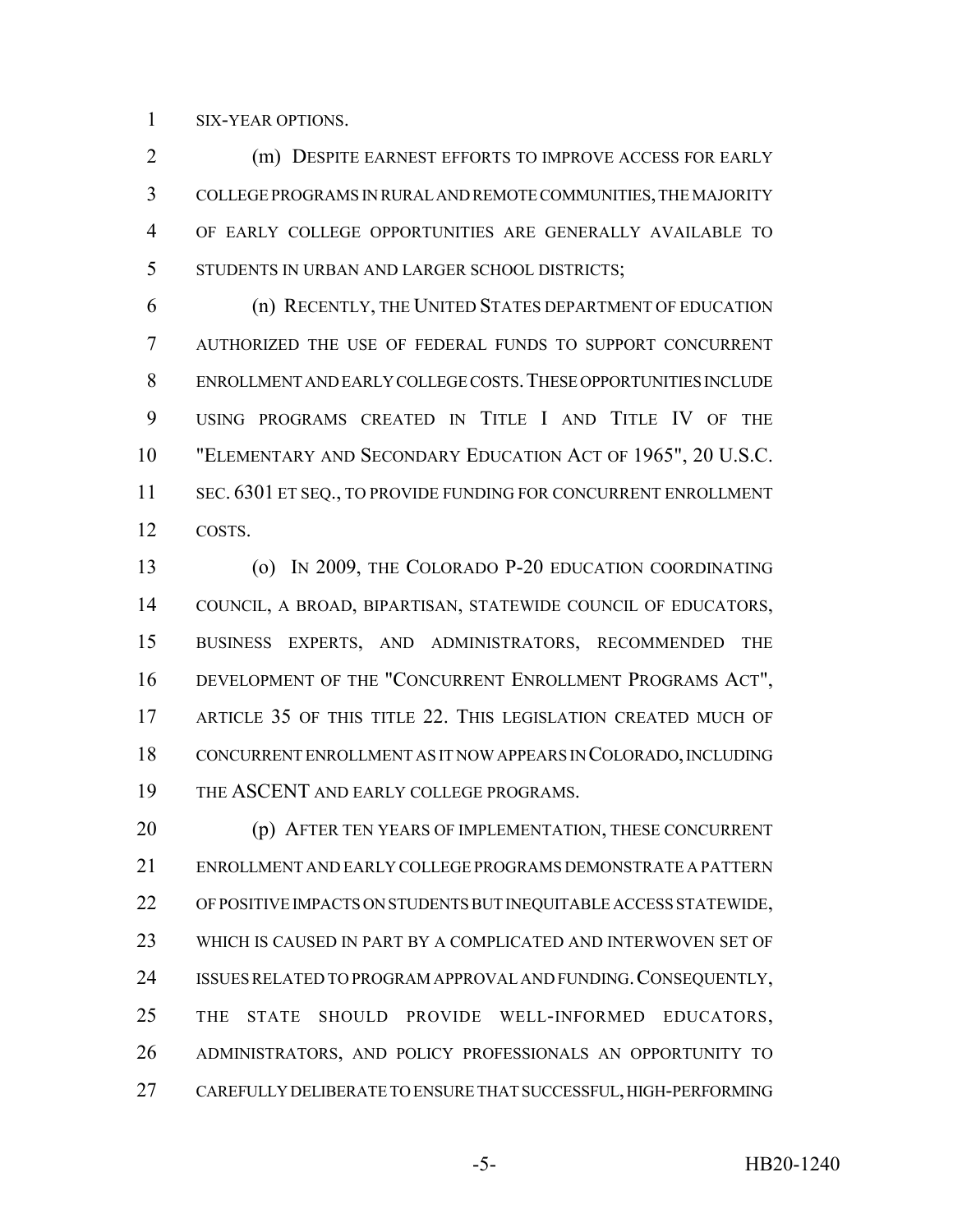PROGRAMS ARE NOT ADVERSELY IMPACTED WHILE STRATEGIES ARE DESIGNED TO ENABLE INNOVATION AND MORE EQUITABLE ACCESS TO EARLY COLLEGE PROGRAMS FOR STUDENTS IN RURAL COMMUNITIES IN THE STATE.

 (2) THE GENERAL ASSEMBLY FINDS, THEREFORE, THAT IT IS NECESSARY TO CREATE THE EARLY COLLEGE POLICY DEVELOPMENT ADVISORY GROUP TO WORK WITH THE EDUCATION LEADERSHIP COUNCIL TO DEVELOP AND RECOMMEND NEW STATE LAWS TO SUPPORT THE EQUITABLE AND SUSTAINABLE EXPANSION OF EARLY COLLEGE PROGRAM AND P-TECH SCHOOL OPPORTUNITIES TO ALL REGIONS OF THE STATE AND TO RE-ESTABLISH COLORADO AS A LEADER IN EDUCATION INNOVATION IN THE NATION.

 **22-35.3-202. Definitions.** AS USED IN THIS PART 2, UNLESS THE CONTEXT OTHERWISE REQUIRES:

 (1) "ADVISORY GROUP" MEANS THE EARLY COLLEGE POLICY DEVELOPMENT ADVISORY GROUP CREATED IN SECTION 22-35.3-203.

 (2) "ASCENT PROGRAM" MEANS THE ACCELERATING STUDENTS THROUGH CONCURRENT ENROLLMENT PROGRAM CREATED IN SECTION 22-35-108.

 (3) "EARLY COLLEGE PROGRAM" MEANS AN EDUCATIONAL PROGRAM THAT ENABLES A STUDENT TO SIMULTANEOUSLY EARN A HIGH 22 SCHOOL DIPLOMA AND COMPLETE A POSTSECONDARY CERTIFICATE OR DEGREE.

 (4) "EDUCATION LEADERSHIP COUNCIL" MEANS THE GOVERNOR'S EDUCATION LEADERSHIP COUNCIL CREATED BY EXECUTIVE ORDER B 2017-001.

(5) "P-TECH SCHOOL" MEANS A PATHWAYS IN TECHNOLOGY EARLY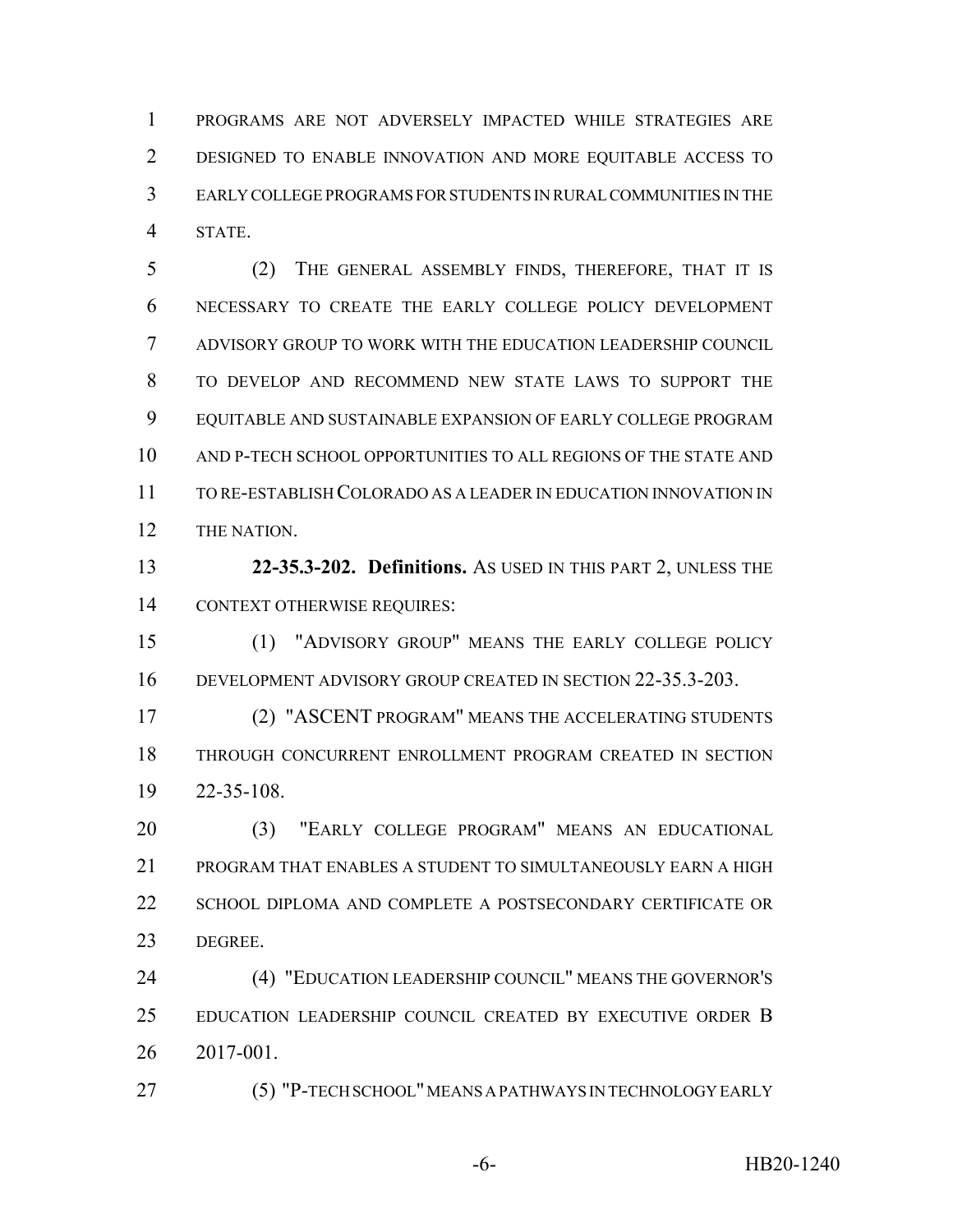COLLEGE HIGH SCHOOL, OR PROGRAM WITHIN A HOST SCHOOL, THAT IS 2 APPROVED PURSUANT TO PART 1 OF THIS ARTICLE 35.3.

 (6) "RURAL SCHOOL DISTRICT" MEANS A SCHOOL DISTRICT IN COLORADO THAT THE DEPARTMENT OF EDUCATION DETERMINES IS RURAL BASED ON THE GEOGRAPHIC SIZE OF THE SCHOOL DISTRICT AND THE DISTANCE OF THE SCHOOL DISTRICT FROM THE NEAREST LARGE, URBANIZED AREA.

 **22-35.3-203. Early college policy development advisory group - created.** (1) THERE IS CREATED IN THE DEPARTMENT OF EDUCATION THE EARLY COLLEGE POLICY DEVELOPMENT ADVISORY GROUP CONSISTING OF: (a) AT LEAST FIFTEEN PERSONS APPOINTED BY THE GOVERNOR AS FOLLOWS:

 (I) AT LEAST TWO MEMBERS OF THE EDUCATION LEADERSHIP COUNCIL;

 (II) AT LEAST ONE SCHOOL DISTRICT OR HIGH SCHOOL SITE ADMINISTRATOR WHO IS RESPONSIBLE FOR AN EARLY COLLEGE PROGRAM;

 (III) AT LEAST ONE ADMINISTRATOR EMPLOYED BY A CHARTER 18 SCHOOL THAT OFFERS CONCURRENT ENROLLMENT PROGRAMMING;

 (IV) AT LEAST ONE SCHOOL DISTRICT OR SCHOOL SITE ADMINISTRATOR WHO IS RESPONSIBLE FOR A P-TECH SCHOOL;

21 (V) AT LEAST ONE SCHOOL DISTRICT OR SCHOOL SITE ADMINISTRATOR FROM A RURAL SCHOOL DISTRICT;

23 (VI) AT LEAST ONE ADMINISTRATOR AT A POSTSECONDARY INSTITUTION WHO IS RESPONSIBLE FOR WORKING WITH EARLY COLLEGE PROGRAMS;

 (VII) AT LEAST ONE ADMINISTRATOR AT A POSTSECONDARY 27 INSTITUTION WHO IS RESPONSIBLE FOR WORKING WITH P-TECH SCHOOLS;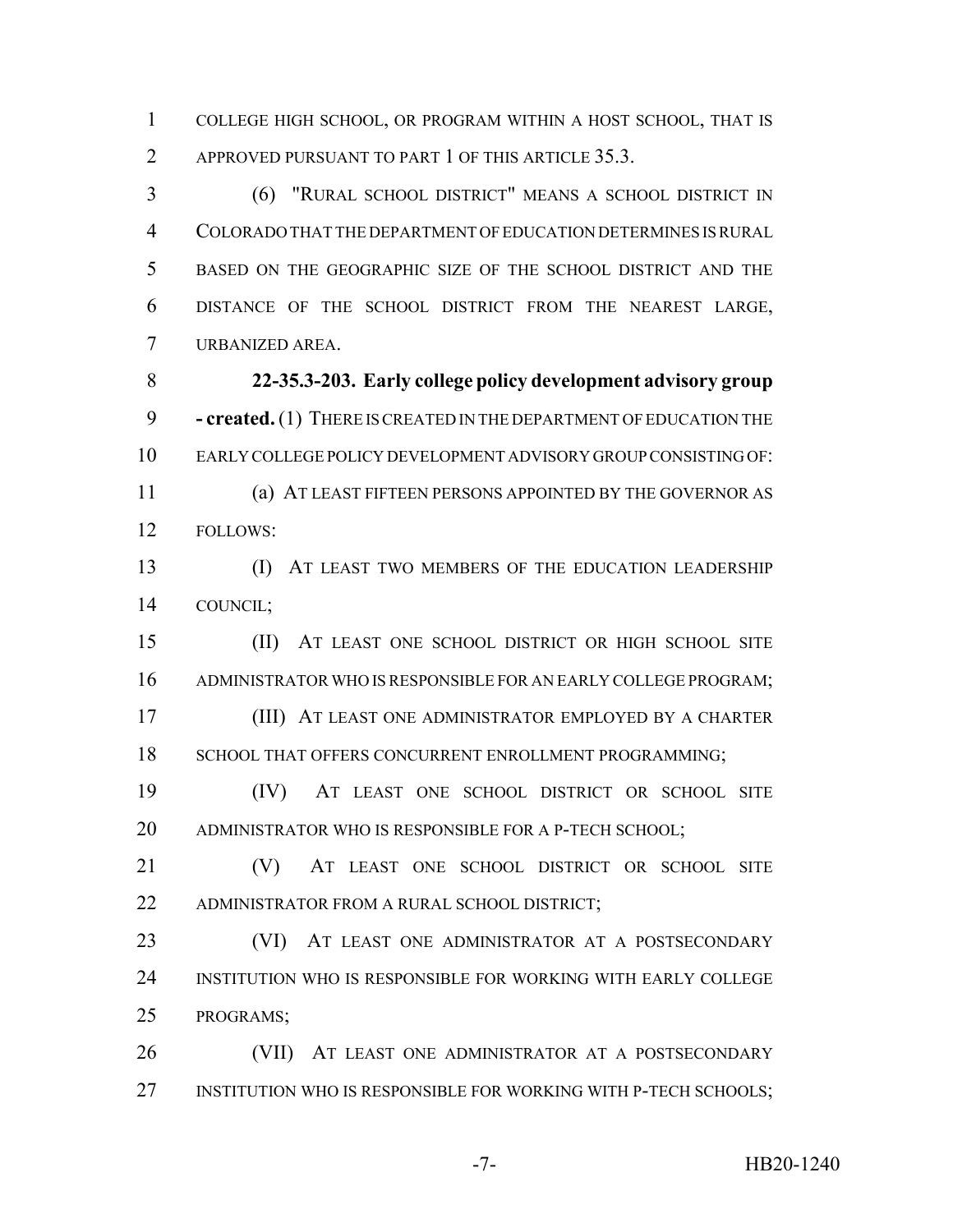(VIII) AT LEAST ONE ADMINISTRATOR FROM A POSTSECONDARY INSTITUTION LOCATED IN A RURAL AREA OF THE STATE; (IX) AT LEAST ONE PERSON WITH EXPERTISE IN WORK-BASED LEARNING OPPORTUNITIES AND APPRENTICESHIPS LEADING TO INDUSTRY-RECOGNIZED CREDENTIALS; (X) AT LEAST ONE PERSON WHO REPRESENTS AN EMPLOYER THAT IS CURRENTLY WORKING WITH OR PLANNING TO WORK WITH A P-TECH SCHOOL; (XI) AT LEAST ONE PERSON WITH EXPERTISE IN EARLY COLLEGE PROGRAM AND CONCURRENT ENROLLMENT POLICIES AND LAWS AT THE **HIGH SCHOOL LEVEL**; (XII) AT LEAST ONE PERSON WITH EXPERTISE IN SCHOOL FINANCE 13 AS IT APPLIES TO THE HIGH SCHOOL LEVEL; (XIII) AT LEAST ONE PERSON WITH EXPERTISE IN EARLY COLLEGE PROGRAM AND CONCURRENT ENROLLMENT POLICIES AND LAWS AT THE POSTSECONDARY LEVEL; AND (XIV) AT LEAST ONE PERSON WITH EXPERTISE IN POSTSECONDARY FINANCE; (b) THE COMMISSIONER OF EDUCATION OR THE COMMISSIONER'S DESIGNEE; AND **(c)** THE EXECUTIVE DIRECTOR OF THE DEPARTMENT OF HIGHER EDUCATION OR THE EXECUTIVE DIRECTOR'S DESIGNEE. 23 (2) THE GOVERNOR SHALL APPOINT THE MEMBERS OF THE ADVISORY GROUP NO LATER THAN JULY 1, 2020. THE APPOINTED MEMBERS SERVE AT THE PLEASURE OF THE GOVERNOR. IN CASE OF A VACANCY AMONG THE APPOINTED MEMBERS, THE GOVERNOR SHALL APPOINT A REPLACEMENT. THE GOVERNOR SHALL APPOINT A MEMBER TO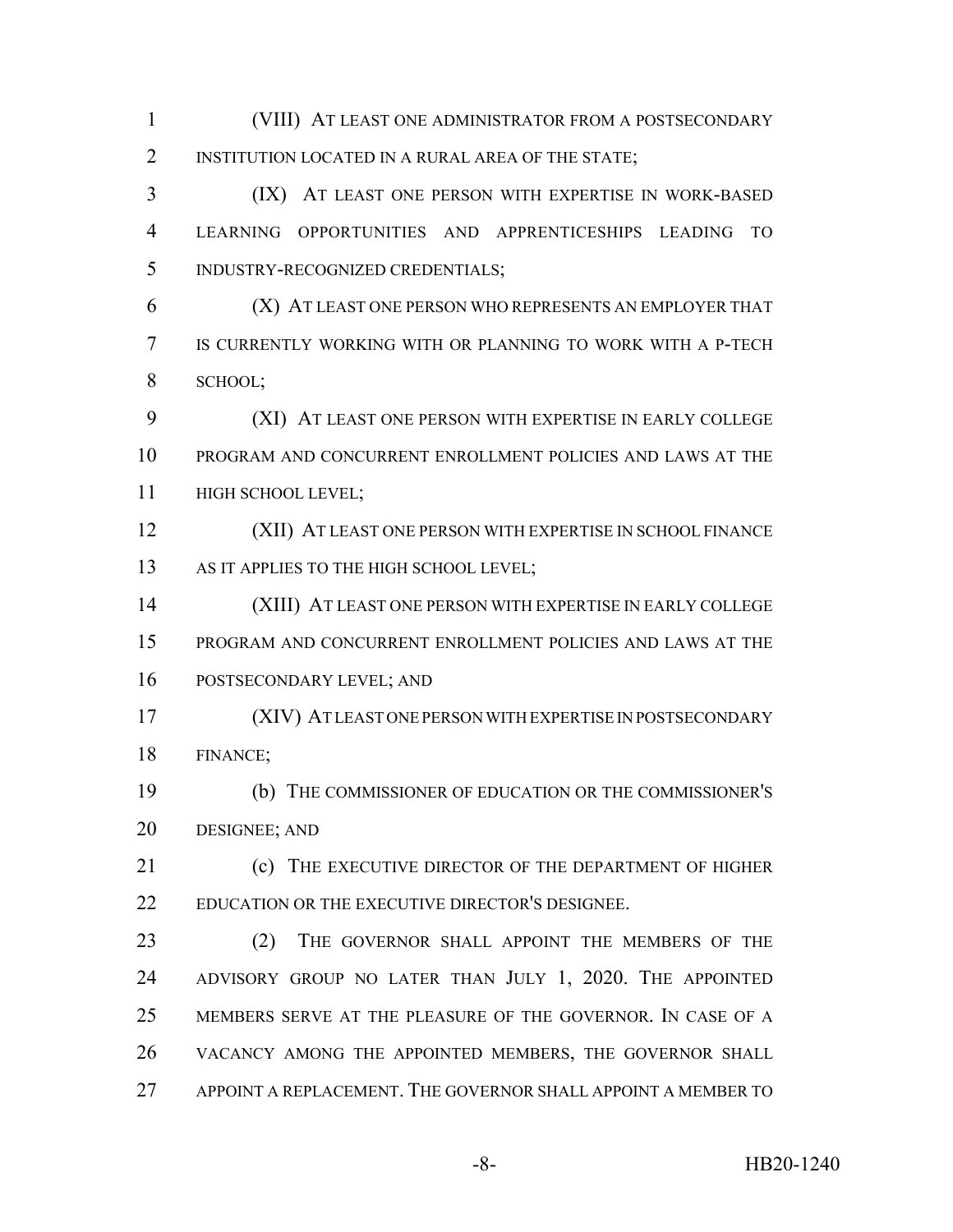SERVE AS CHAIR OF THE ADVISORY GROUP AND A MEMBER TO SERVE AS 2 VICE-CHAIR OF THE ADVISORY GROUP.

 (3) THE ADVISORY GROUP SHALL MEET AT THE CALL OF THE CHAIR AT LEAST FOUR TIMES FROM JULY 2020 THROUGH DECEMBER 2020 AND AT LEAST FOUR TIMES FROM MAY 2021 THROUGH DECEMBER 2021. THE ADVISORY GROUP IS A STATE PUBLIC BODY FOR PURPOSES OF SECTION 24-6-402, AND MEETINGS OF THE ADVISORY GROUP ARE SUBJECT TO THE REQUIREMENTS OF SAID SECTION. THE ADVISORY GROUP IS SUBJECT TO THE PROVISIONS OF THE "COLORADO OPEN RECORDS ACT", PART 2 OF 10 ARTICLE 72 OF TITLE 24.

 (4) THE ADVISORY GROUP MEMBERS SERVE WITHOUT COMPENSATION BUT MAY BE REIMBURSED FOR EXPENSES DIRECTLY RELATING TO THEIR SERVICE ON THE ADVISORY GROUP.

 (5) THE DEPARTMENT OF EDUCATION AND THE DEPARTMENT OF HIGHER EDUCATION SHALL PROVIDE TO THE ADVISORY GROUP STAFF SUPPORT AND MEETING SPACE UPON REQUEST OF THE CHAIR.

 **22-35.3-204. Advisory group duties - report.** (1) THE ADVISORY GROUP SHALL:

 (a) COORDINATE WITH THE EDUCATION LEADERSHIP COUNCIL IN 20 COMPLETING ITS DUTIES;

 (b) DESIGN AND RECOMMEND COMPREHENSIVE, UNIFORM POLICIES THAT ENABLE HIGH SCHOOLS AND POSTSECONDARY INSTITUTIONS TO CREATE AND SUSTAIN EARLY COLLEGE PROGRAMS IN EVERY REGION OF THE STATE. THE ADVISORY GROUP MUST DESIGN THE POLICY RECOMMENDATIONS TO ENABLE ALL HIGH SCHOOLS TO PROVIDE EARLY COLLEGE PROGRAMS THAT ARE FOUR-YEAR PROGRAMS, ENCOMPASSING GRADES NINE THROUGH TWELVE; FIVE-YEAR PROGRAMS, ENCOMPASSING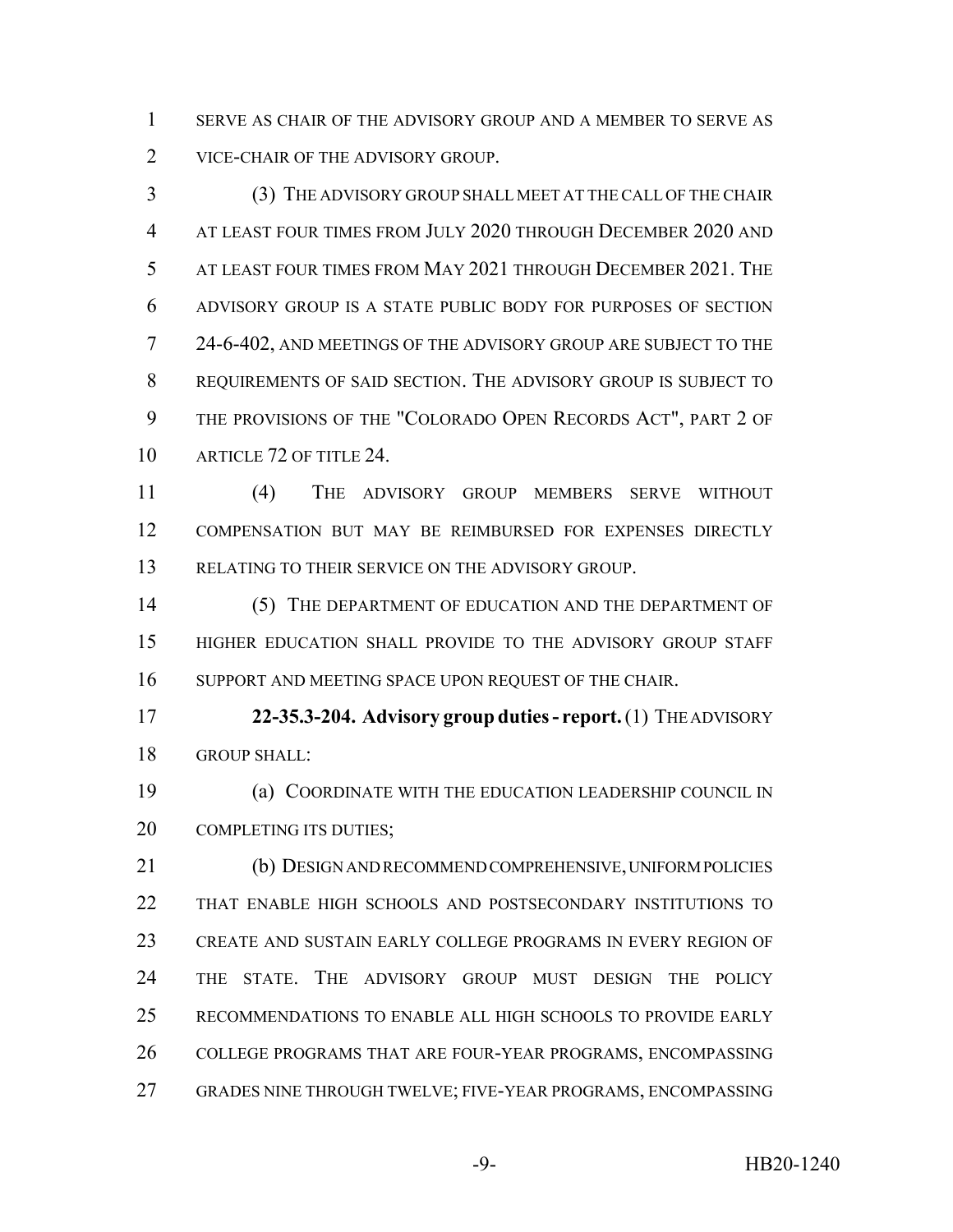GRADES NINE THROUGH THIRTEEN; OR SIX-YEAR PROGRAMS, ENCOMPASSING GRADES NINE THROUGH FOURTEEN. IN DESIGNING COMPREHENSIVE, UNIFORM POLICIES FOR FOUR-, FIVE-, AND SIX-YEAR EARLY COLLEGE PROGRAMS, THE ADVISORY GROUP SHALL ADDRESS THE WAYS IN WHICH EXISTING STATUTES AND RULES MUST BE MODIFIED, COMBINED, OR REPEALED TO ACCOMPLISH THE GOAL OF ENSURING ACCESS TO EARLY COLLEGE PROGRAMS IN ALL REGIONS OF THE STATE.

 (c) TAKING INTO ACCOUNT ALL EXISTING AND POTENTIAL FUNDING SOURCES, DESIGN POLICY RECOMMENDATIONS THAT CREATE A UNIFORM AND COMPREHENSIVE FUNDING MECHANISM FOR EARLY COLLEGE PROGRAMS AND P-TECH SCHOOLS.THE POLICY RECOMMENDATIONS MUST ADDRESS IMPLICATIONS FOR EXISTING CONCURRENT ENROLLMENT PROGRAMS, INCLUDING THE ASCENT PROGRAM.

 (d) DESIGN PLANS TO PHASE OUT THE ASCENT PROGRAM BY JULY 15 1, 2024, AND, TO THE EXTENT PRACTICABLE, SUCCESSFULLY TRANSITION HIGH SCHOOLS THAT PARTICIPATE IN THE ASCENT PROGRAM TO OPERATING EARLY COLLEGE PROGRAMS UNDER THE NEW EARLY COLLEGE PROGRAM STATUTES; AND

 (e) RECOMMEND CHARACTERISTICS OF AND STANDARDS FOR EARLY COLLEGE PROGRAMS, DISTINGUISHING AMONG FOUR-, FIVE-, AND SIX-YEAR EARLY COLLEGE PROGRAMS, FOR PURPOSES OF AUTHORIZING 22 AND MEASURING THE PERFORMANCE OF THE EARLY COLLEGE PROGRAMS. THE CHARACTERISTICS AND STANDARDS MUST ALLOW HIGH SCHOOLS OF ALL SIZES AND FROM EVERY REGION IN THE STATE TO DEMONSTRATE EARLY COLLEGE PROGRAM QUALITY, REGARDLESS OF THE SIZE OF THE 26 SCHOOL. ADDITIONALLY, THE CHARACTERISTICS AND STANDARDS MUST PROVIDE FLEXIBILITY TO ALLOW HIGH SCHOOLS TO SHORTEN OR LENGTHEN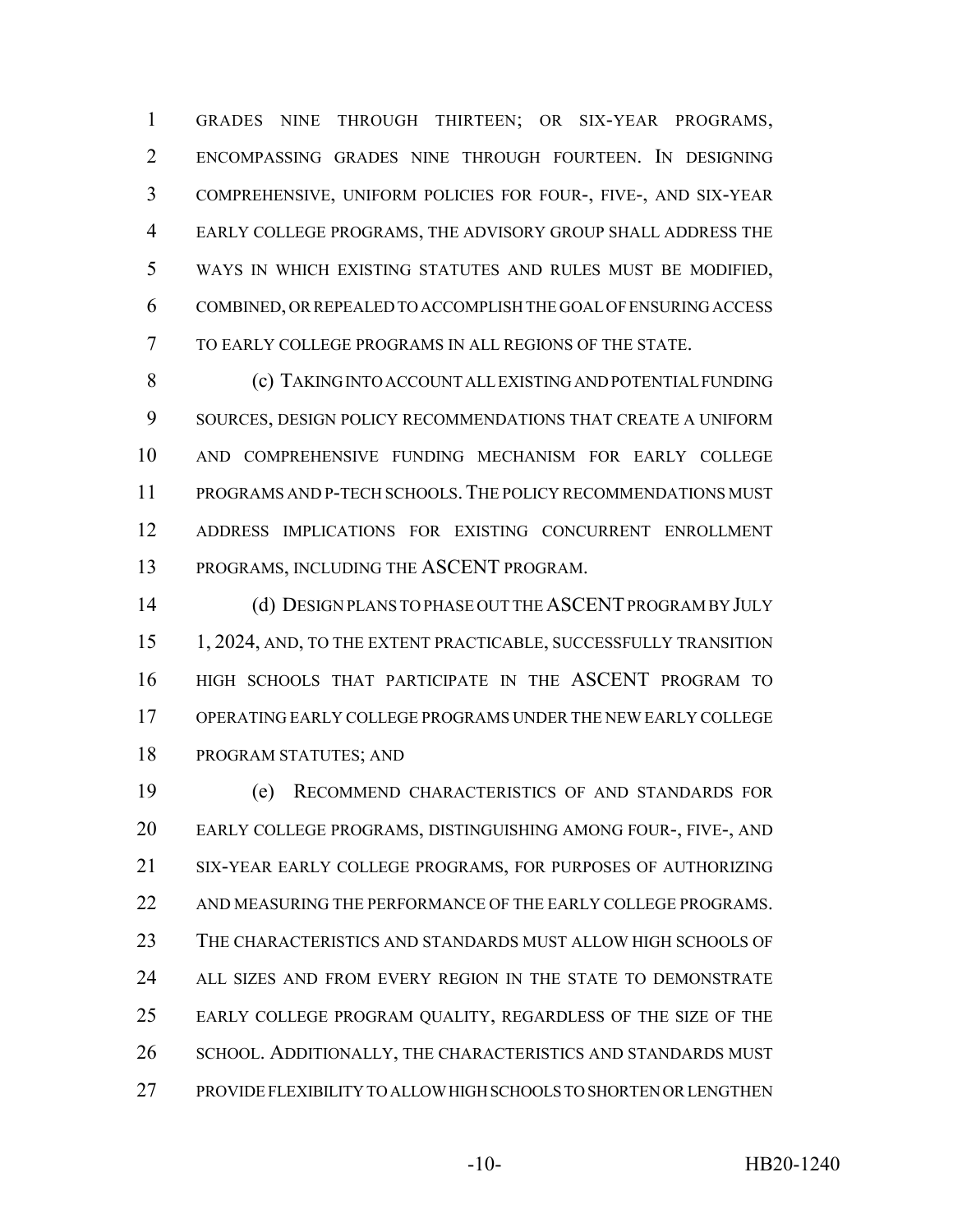THE DURATION OF THE SCHOOL'S EARLY COLLEGE PROGRAMS, AS THE SCHOOL DEEMS APPROPRIATE, AMONG FOUR-, FIVE-, AND SIX-YEAR EARLY COLLEGE PROGRAMS.

 (2) THE ADVISORY GROUP SHALL PREPARE AN INTERIM WRITTEN REPORT AND A FINAL WRITTEN REPORT OF ITS FINDINGS AND RECOMMENDATIONS WITH REGARD TO THE ISSUES DESCRIBED IN SUBSECTION (1) OF THIS SECTION AND SUBMIT THE REPORTS TO THE GOVERNOR, THE EDUCATION LEADERSHIP COUNCIL, THE STATE BOARD OF EDUCATION, THE COLORADO COMMISSION ON HIGHER EDUCATION, AND THE EDUCATION COMMITTEES OF THE SENATE AND THE HOUSE OF REPRESENTATIVES, OR ANY SUCCESSOR COMMITTEES. THE ADVISORY GROUP SHALL SUBMIT THE INTERIM WRITTEN REPORT ON OR BEFORE 13 DECEMBER 1, 2020, AND THE FINAL WRITTEN REPORT ON OR BEFORE DECEMBER 1, 2021.

 **22-35.3-205. Legislative advisory council - created.** THERE IS HEREBY CREATED A LEGISLATIVE ADVISORY COUNCIL CONSISTING OF LEGISLATORS APPOINTED, ONE EACH, BY THE SPEAKER AND THE MINORITY LEADER OF THE HOUSE OF REPRESENTATIVES AND THE PRESIDENT AND THE MINORITY LEADER OF THE SENATE. THE LEGISLATIVE ADVISORY COUNCIL SHALL PROVIDE ADVICE AND COMMENT TO THE ADVISORY GROUP AND ACT AS LIAISONS BETWEEN THE GENERAL ASSEMBLY AND THE ADVISORY GROUP.

 **22-35.3-206. Repeal of part.** THIS PART 2 IS REPEALED, EFFECTIVE JANUARY 1, 2022.

 **SECTION 2.** In Colorado Revised Statutes, 22-35-114, **add** (1.5) 26 and  $(4)(b.5)$  as follows:

**22-35-114. Concurrent enrollment expansion and innovation**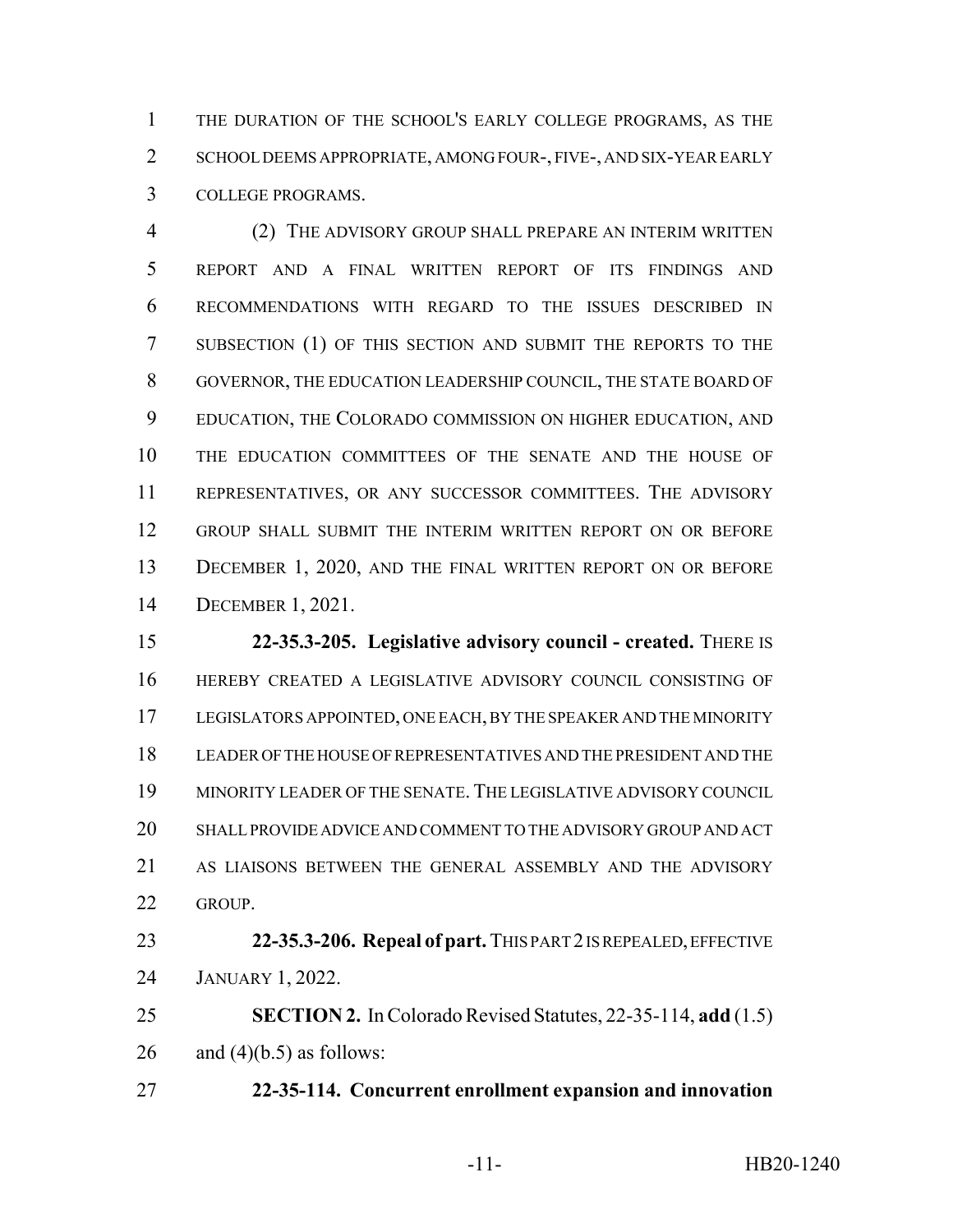**grant program - created - report - rules.** (1.5) (a) IN ADDITION TO THE PURPOSES SPECIFIED IN SUBSECTION (1) OF THIS SECTION, THE GRANT PROGRAM MAY PROVIDE GRANTS TO OFFSET THE COSTS INCURRED IN OPERATING EARLY COLLEGE PROGRAMS, AS DEFINED IN SECTION 22-35.3-202, AND PROVIDING CONCURRENT ENROLLMENT PROGRAMMING 6 AS DESCRIBED IN SUBSECTION  $(1.5)(c)$  OF THIS SECTION.

 (b) NOTWITHSTANDING ANY PROVISION OF SUBSECTION (1) OF THIS SECTION TO THE CONTRARY, A PARTNERSHIP APPLYING FOR A GRANT PURSUANT TO THIS SUBSECTION (1.5) IS NOT REQUIRED TO INCLUDE THE 10 INFORMATION SPECIFIED IN SUBSECTIONS  $(1)(b)$ ,  $(1)(d)$ , AND  $(1)(e)$  OF THIS SECTION, BUT MUST IDENTIFY FROM AMONG THE PURPOSES SPECIFIED IN 12 SUBSECTION (1.5)(c) OF THIS SECTION THE PURPOSE OR PURPOSES FOR WHICH THE PARTNERSHIP IS REQUESTING A GRANT.

 (c) THE STATE BOARD MAY AWARD GRANTS FOR THE FOLLOWING PURPOSES TO PARTNERSHIPS THAT APPLY PURSUANT TO THIS SUBSECTION  $16 \t(1.5)$ :

 (I) REIMBURSEMENT FOR THE DIRECT EXPENSES INCURRED IN PROVIDING ANY FORM OF DUAL ENROLLMENT PROGRAM, INCLUDING TUITION, FEES, BOOKS, AND MATERIALS;

**(II) REIMBURSEMENT FOR THE DIRECT COSTS OF PROVIDING AN**  EARLY COLLEGE PROGRAM AS DEFINED IN SECTION 22-35.3-201, DUAL ENROLLMENT THROUGH A P-TECH SCHOOL, OR CONCURRENT ENROLLMENT DURING A SUMMER ACADEMIC TERM;

 (III) EXPANSION OF THE AVAILABILITY OF EARLY COLLEGE PROGRAMS AND P-TECH SCHOOLS;

26 (IV) EXPANSION OF WORK-BASED LEARNING OPPORTUNITIES, INCLUDING APPRENTICESHIPS AND INDUSTRY-RECOGNIZED CERTIFICATE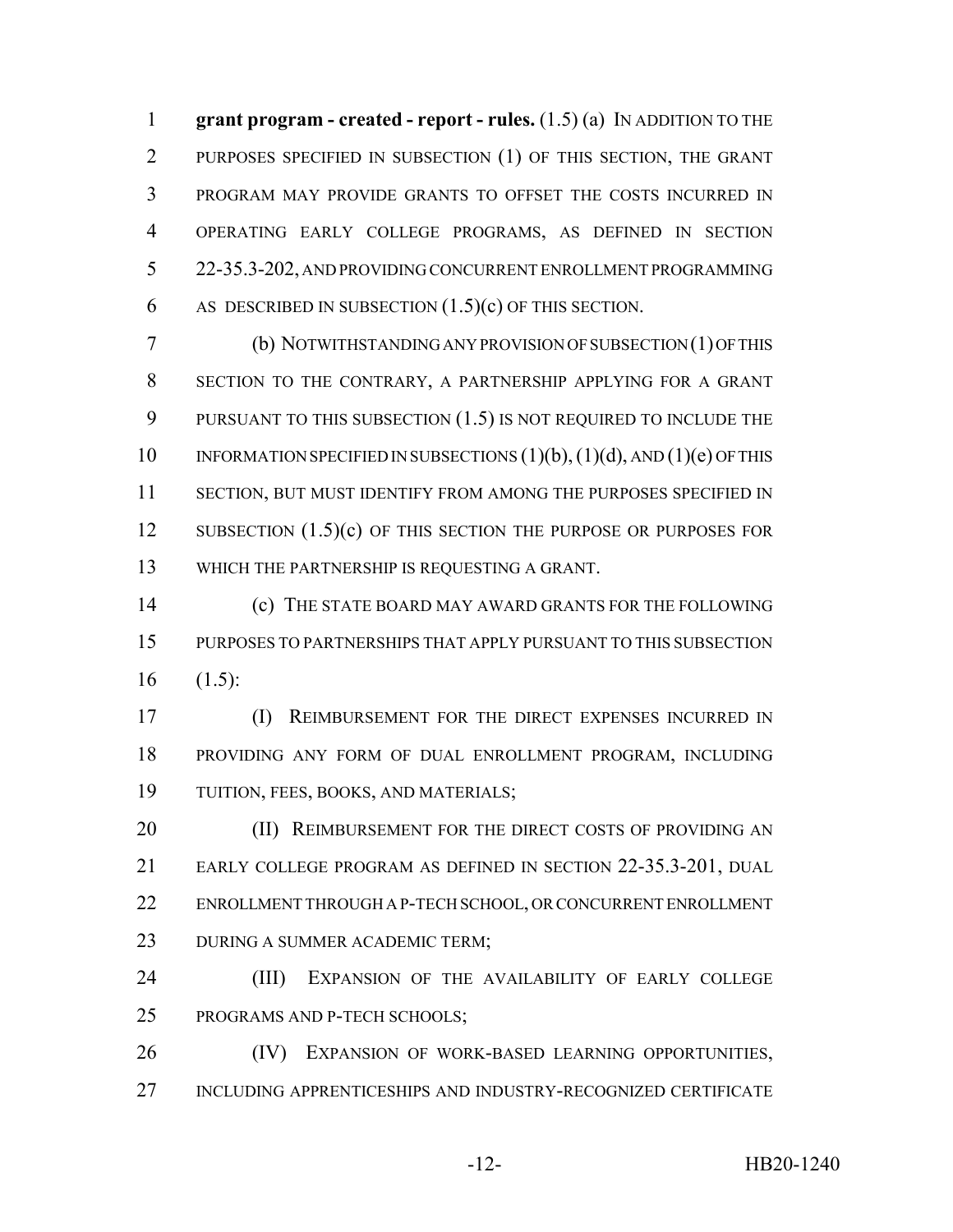PROGRAMS; AND

 (V) OTHER USES SPECIFIED JOINTLY BY THE STATE BOARD OF EDUCATION AND THE COLORADO COMMISSION ON HIGHER EDUCATION DIRECTLY RELATED TO PROVIDING OPPORTUNITIES FOR HIGH SCHOOL STUDENTS TO ENROLL IN POSTSECONDARY COURSES.

 (d) NOTWITHSTANDING THE PROVISIONS OF SUBSECTION (2) OF THIS SECTION, IN SELECTING PARTNERSHIPS TO RECEIVE GRANTS 8 PURSUANT TO THIS SUBSECTION (1.5), THE STATE BOARD NEED NOT CONSIDER THE CRITERIA SPECIFIED IN SUBSECTION (2) OF THIS SECTION, BUT SHALL AWARD GRANTS TO THOSE APPLICANTS THAT DEMONSTRATE THE GREATEST DEGREE OF FINANCIAL NEED.

12 (4) (b.5) FOR THE 2020-21 BUDGET YEAR AND EACH BUDGET YEAR THEREAFTER, THE GENERAL ASSEMBLY SHALL ANNUALLY APPROPRIATE TO THE DEPARTMENT AT LEAST TWO HUNDRED THOUSAND DOLLARS TO DISTRIBUTE AS GRANTS SOLELY FOR THE PURPOSES SPECIFIED IN 16 SUBSECTION (1.5) OF THIS SECTION.

 **SECTION 3.** In Colorado Revised Statutes, 22-54-103, **amend** 18  $(10)(g)$  as follows:

 **22-54-103. Definitions.** As used in this article 54, unless the context otherwise requires:

21 (10) (g) For the 2018-19 and 2019-20 budget years 2018-19 THROUGH 2021-22, a district may include in its pupil enrollment pupils who are enrolled in a school that was designated pursuant to section 22-35-103 (10) as an early college before June 6, 2018, and who, after 25 completing four years of high school, enroll for the 2018-19 or 2019-20 26 budget years in postsecondary courses FOR UP TO TWO CONSECUTIVE ACADEMIC YEARS DURING BUDGET YEARS 2018-19 THROUGH 2021-22.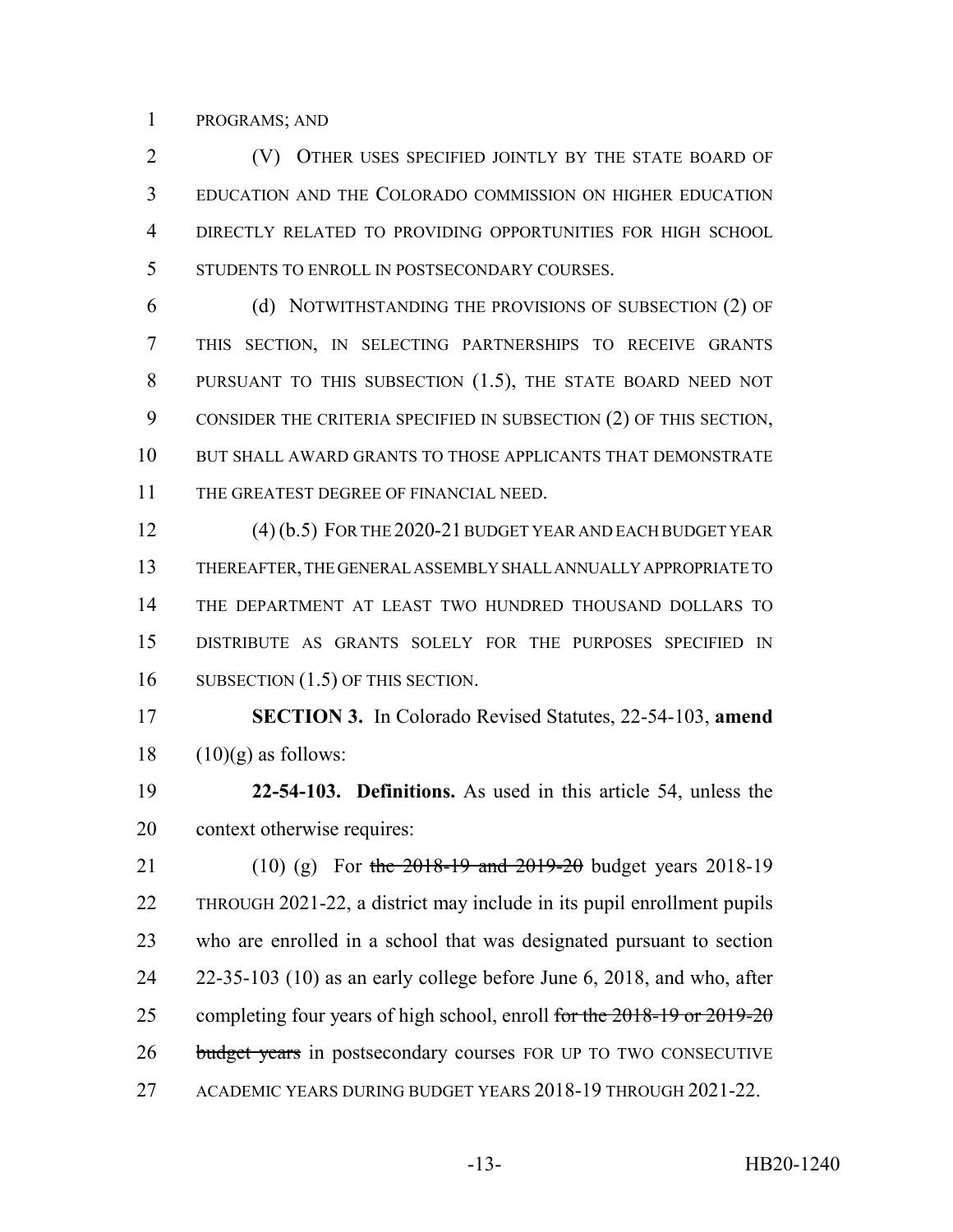- **SECTION 4.** In Colorado Revised Statutes, 23-3.3-101, **amend** 2 (2) as follows:
- **23-3.3-101. Definitions.** As used in this article 3.3, unless the context otherwise requires:

 (2) "In-state student" means a student ENROLLED at an institution of higher education who meets the criteria established by article 7 of this title TITLE 23 for classification as an in-state student at a state institution 8 of higher education, but OR ENROLLED IN ONE OR MORE POSTSECONDARY COURSES FOR POSTSECONDARY CREDIT WHILE THE STUDENT IS STILL ENROLLED IN HIGH SCHOOL; EXCEPT THAT "in-state student" does not include a member of the armed forces of the United States or his OR HER dependents who are eligible to obtain in-state tuition status upon moving to Colorado on a permanent change-of-station basis until such individual meets the one-year domicile requirement of section 23-7-102 (5).

# **SECTION 5.** In Colorado Revised Statutes, 22-35-103, **amend** (6)(b)(III) as follows:

- **22-35-103. Definitions.** As used in this article 35, unless the context otherwise requires:
- (6) (b) "Concurrent enrollment" does not include a student's simultaneous enrollment in:
- (III) A p-tech school, as defined in section 22-35.3-102, and a postsecondary course, which enrollment is subject to the provisions of PART 1 OF article 35.3 of this title 22; or
- **SECTION 6.** In Colorado Revised Statutes, 22-35.3-102, **amend** the introductory portion and (10) as follows:
- **22-35.3-102. Definitions.** As used in this article 35.3 PART 1, unless the context otherwise requires: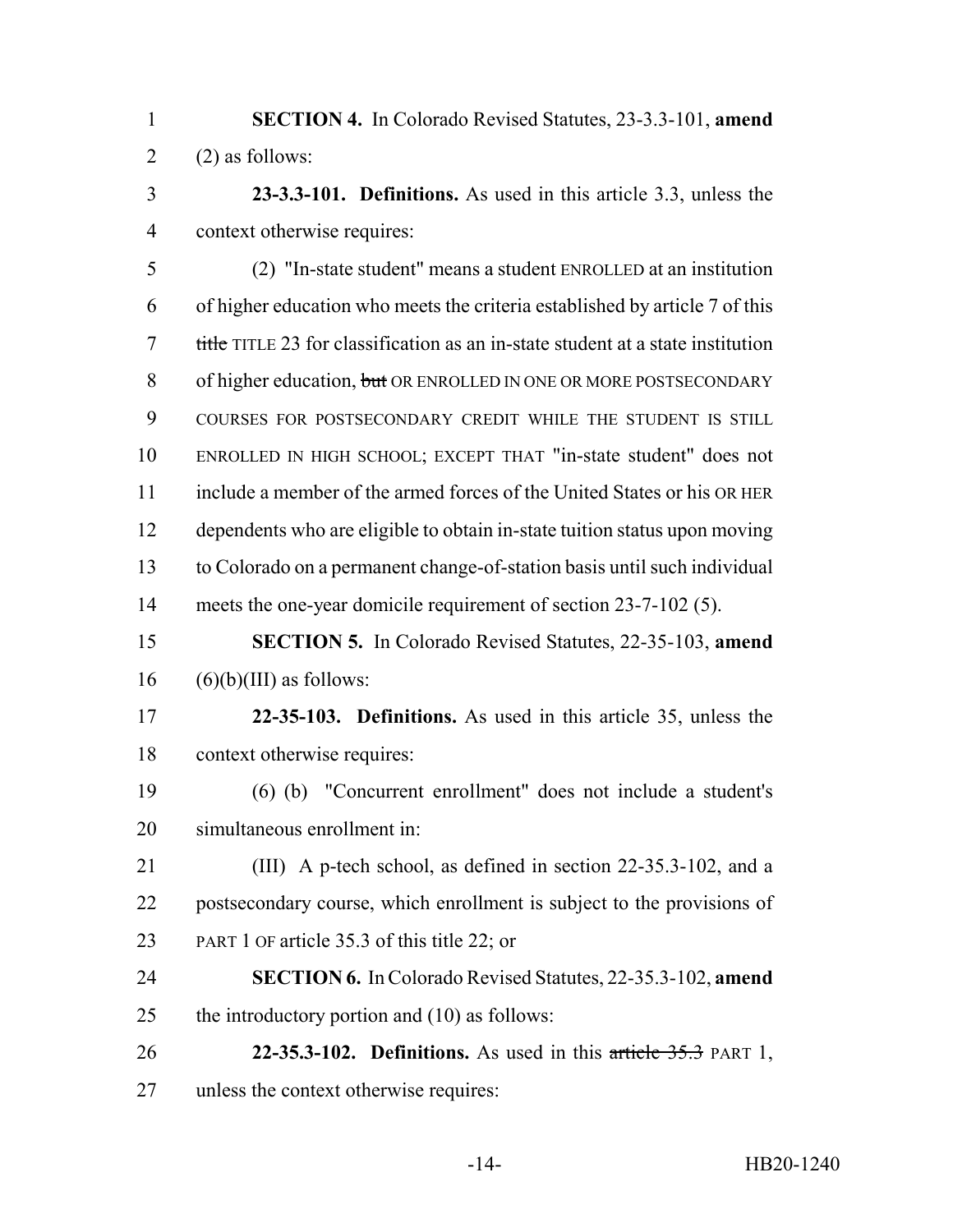(10) "P-tech school" means a pathways in technology early college high school or program within a host school that is approved pursuant to 3 this article 35.3 PART 1.

 **SECTION 7.** In Colorado Revised Statutes, 22-54-103, **amend** 5 (5.2), (9.7), and (10)(e.5)(I) as follows:

 **22-54-103. Definitions.** As used in this article 54, unless the context otherwise requires:

 (5.2) "District extended high school pupil enrollment" means the number of pupils, on the pupil enrollment count day within the applicable budget year, who are concurrently enrolled in a postsecondary course, including an academic course or a career and technical education course, as a participant in the ASCENT program and the number of pupils, on the pupil enrollment count day within the applicable budget year, who are enrolled in grade thirteen or fourteen in a p-tech school. A pupil enrolled 15 in a p-tech school pursuant to PART 1 OF article 35.3 of this title TITLE 22 shall be included in the district extended high school pupil enrollment as a full-time student. An ASCENT program participant who is enrolled in at least twelve credit hours of postsecondary courses, including academic courses and career and technical education courses, as of the pupil enrollment count day of the applicable budget year shall be included in the district extended high school pupil enrollment as a full-time pupil. An ASCENT program participant who is enrolled in less than twelve credit hours of postsecondary courses, including academic courses and career and technical education courses, as of the pupil enrollment count day of the applicable budget year shall be included in the district extended high school pupil enrollment as a part-time pupil.

(9.7) "P-tech school" means a pathways in technology early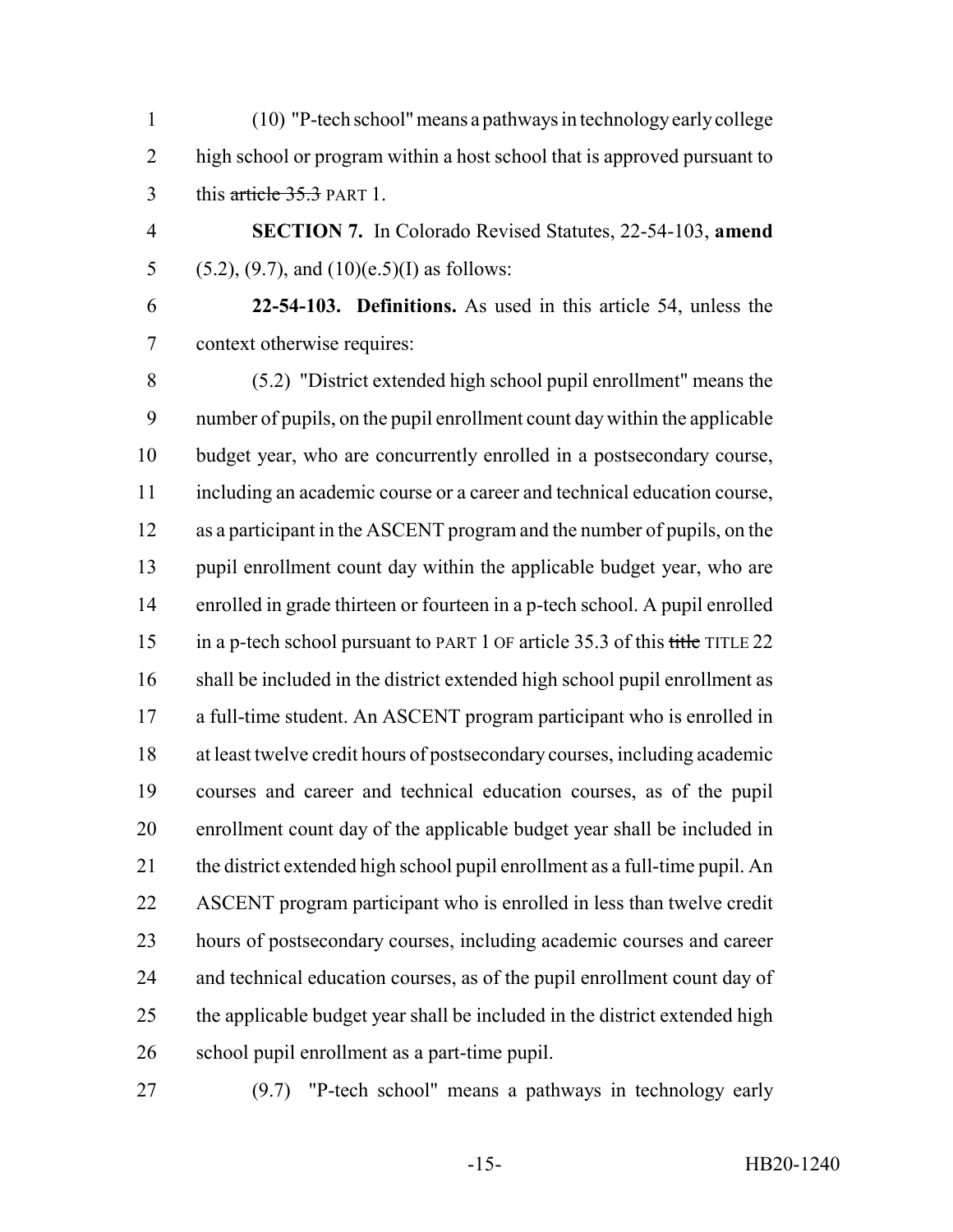college high school that is approved pursuant to PART 1 OF article 35.3 of 2 this  $\frac{t}{t}$  this title TITLE 22.

 (10) (e.5) (I) A pupil who is enrolled as less than a full-time 4 student, other than a student described in subsection  $(10)(b)(II)$  or  $(10)(d)$  of this section or a student enrolled in a p-tech school pursuant to PART 1 OF article 35.3 of this title 22, is counted in accordance with rules promulgated by the state board for students who are enrolled as less than full-time students.

 **SECTION 8.** In Colorado Revised Statutes, 23-18-102, **amend**  $10 \quad (5)(a)(I.5)$  as follows:

 **23-18-102. Definitions.** As used in parts 1 and 2 of this article 18, unless the context otherwise requires:

(5) (a) "Eligible undergraduate student" means:

 (I.5) A student who is enrolled at a state institution of higher education as part of a pathways in technology early college high school 16 that is approved as provided in PART 1 OF article 35.3 of title 22  $C.R.S.,$ 17 and who is classified as an in-state student for tuition purposes; or

 **SECTION 9.** In Colorado Revised Statutes, 23-18-202, **amend** 19 (2)(b)(II),  $(5)(c)$ (III), and  $(5)(f)$  as follows:

 **23-18-202. College opportunity fund - appropriations - payment of stipends - reimbursement - report.** (2) (b) (II) If the 22 student is enrolled in a pathways in technology early college high school pursuant to PART 1 OF article 35.3 of title 22, the p-tech school is responsible for paying the student's share of total in-state tuition, if any. (5) (c) (III) For an eligible undergraduate student who has

 completed one or more college courses while enrolled in high school pursuant to the "Concurrent Enrollment Programs Act", article 35 of title